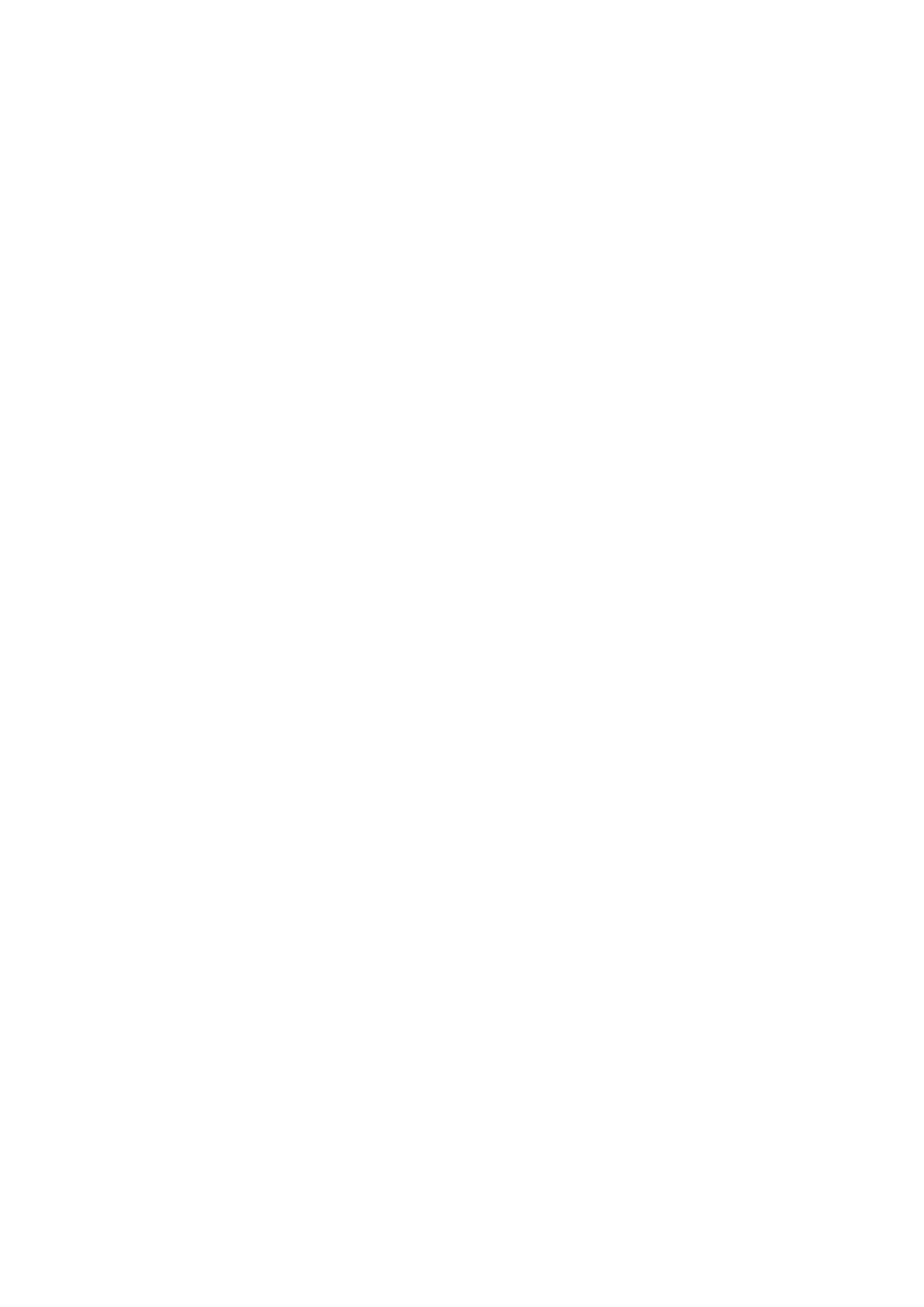# **TABLE OF CONTENTS 14 NOVEMBER 2019**

**Business Page No.**

| <b>Meeting Conduct</b><br>1. |  |
|------------------------------|--|
|------------------------------|--|

- **1. 1 Chief Executive's Welcome**
- **1. 2 Apologies**
- **1. 3 Address by the Mayor**
- **1. 4 Declaration of Tawa Community Board Members Elect**
- **1. 5 General Explanation by Chief Executive**

| 2. Reports |                                           |  |
|------------|-------------------------------------------|--|
|            | 2.1 Election of Chair and Deputy Chair    |  |
|            | 2.2 Setting of the First Ordinary Meeting |  |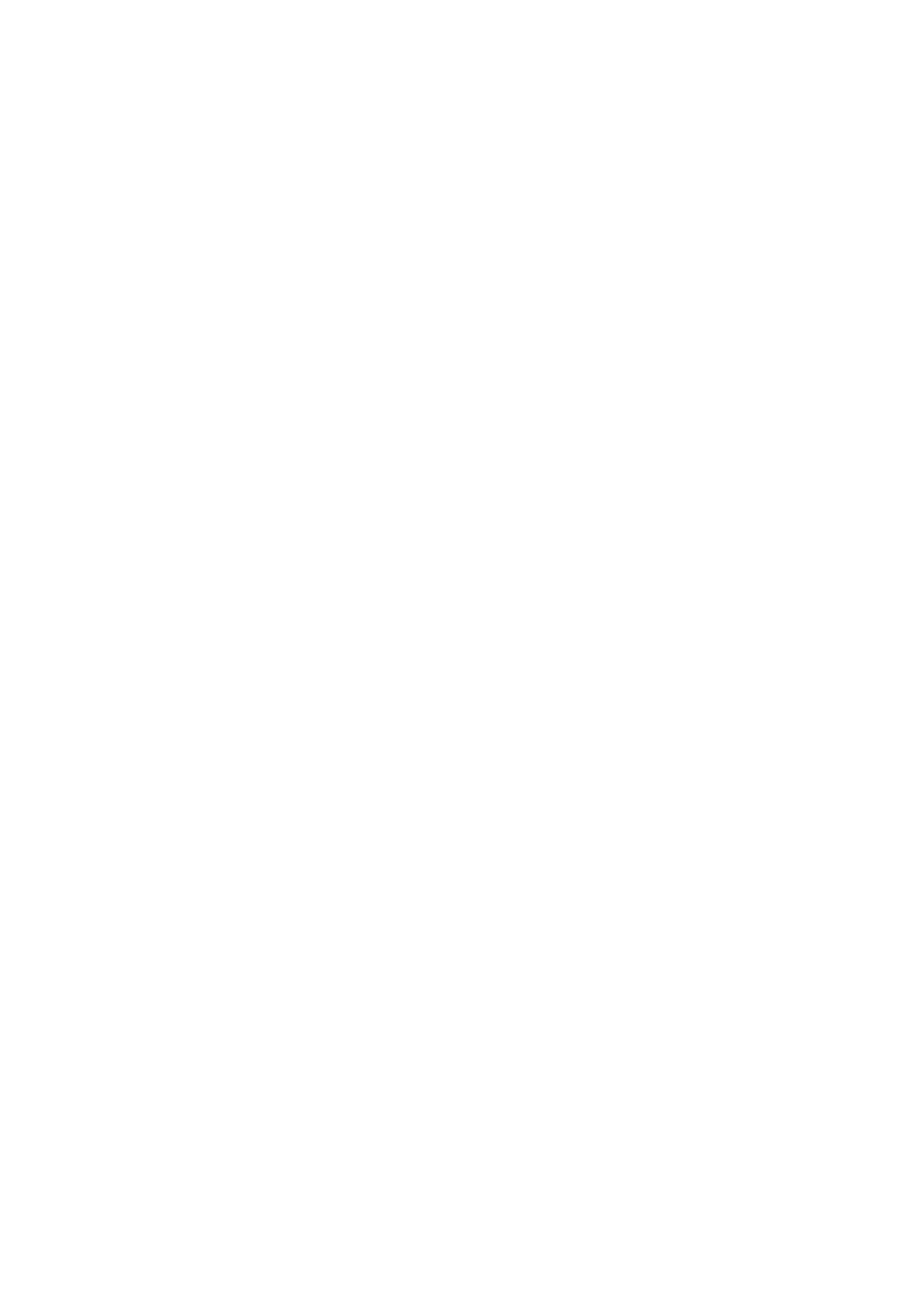# **2. Reports**

# **ELECTION OF CHAIR AND DEPUTY CHAIR**

### **Purpose**

- 1. As required under Schedule 7, Part 2, clause 37, of the Local Government Act 2002 (the Act), the Tawa Community Board must elect one of its members at its inaugural meeting to be its Chair for the 2019-2022 triennium. The appointment is made by resolution of the Tawa Community Board.
- 2. The appointment of a Deputy Chair is optional but is recommended. In the event that the appointed Chair of the Tawa Community Board is absent or incapacitated for any reason, the Deputy Chair will act on behalf of the Chair and fulfil the duties of the Chair. The appointment is made by resolution of the Tawa Community Board.

### **Summary**

3. The appointment of a member of the Tawa Community Board as Chair is required under statute. The election of a member of the Tawa Community Board as Deputy Chair will provide the Tawa Community Board with an agreed representative to fulfil the duties of the Chair in the event that the Chair is unable to fulfil his or her duties.

### **Recommendations**

That the Tawa Community Board:

- 1. Receive the information.
- 2. Agree to nominate and appoint a member of the Tawa Community Board as Chair for the 2019-2022 triennium.
- 3. Agree to nominate and appoint a member of the Tawa Community Board as Deputy Chair for the 2019-2022 triennium.

# **Background**

### **Role of the Chair**

- 4. The Chair of the Tawa Community Board is responsible for:
	- Ensuring the decisions of the Board are consistent with the powers delegated to it by Wellington City Council
	- Conducting the business of the Board in an orderly way and in accordance with the Board's Standing Orders and any other legislation that may apply
	- Act as official spokesperson for the Tawa Community Board on issues within its terms of reference and delegations.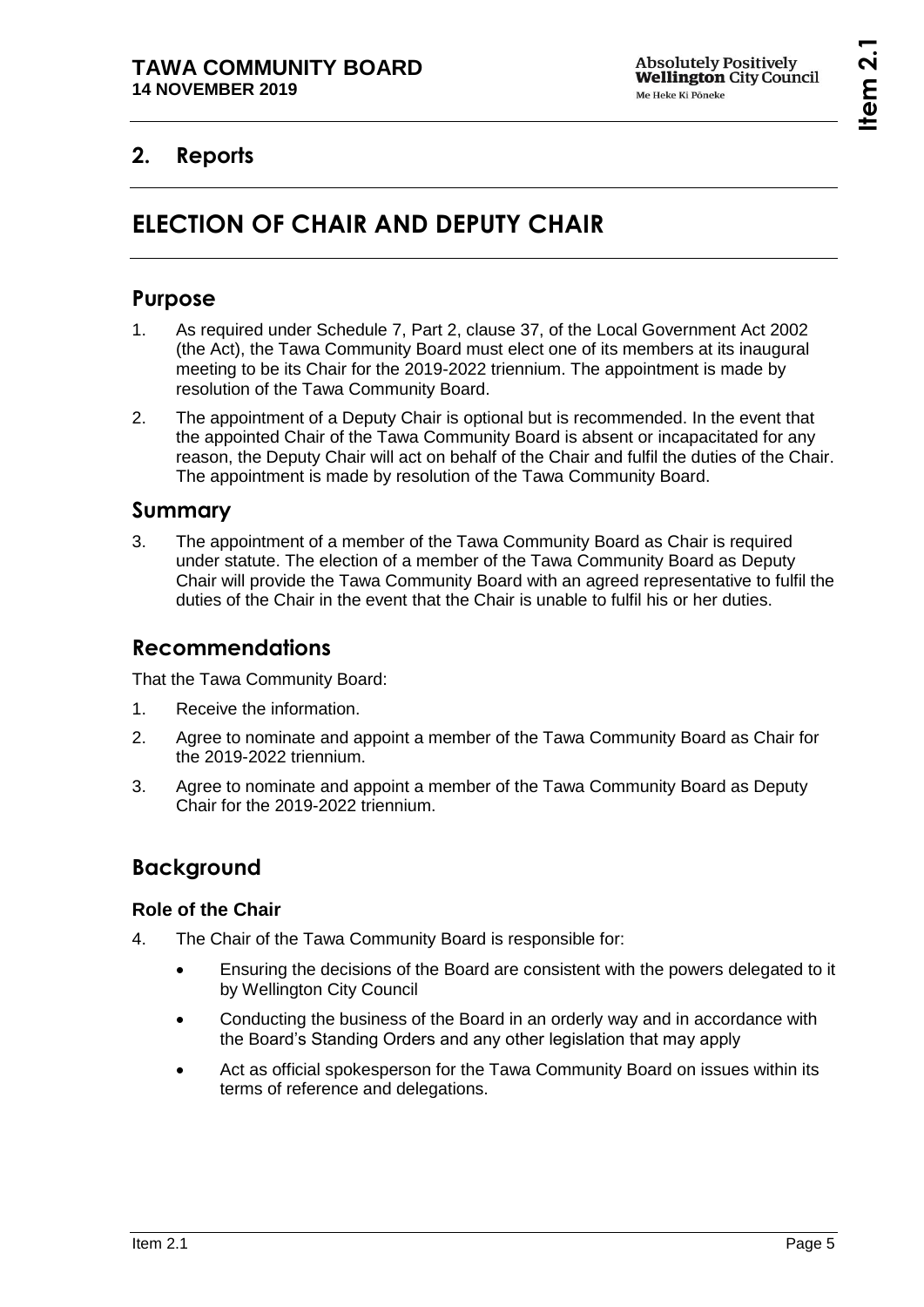### **Role of the Deputy Chair**

5. In the event of the Chair being absent or incapacitated, the Deputy Chair must perform all the responsibilities and duties of the Chair and must preside at the meeting where the Chair is absent.

### **Method of voting**

- 6. Clause 25, Schedule 7 of the Local Government Act 2002 prescribes the appointment of the Chair using one of two voting systems (either System A or System B) and must be by resolution of the Board.
- 7. The prescribed method of voting will be done using "System A" as per Tawa Community Board's current standing orders (Standing order 2.6.1).
- 8. "System A" states that a person is elected or appointed to a role if he or she receives the votes of a majority of the members of the Tawa Community Board present and voting.
- 9. The voting process is as follows:
	- a) There is a first round of voting for all candidates; and
	- b) If no candidate is successful in that round, there is a second round of voting from which the candidate with the fewest votes in the first round is excluded; and
	- c) If no candidate is successful in the second round there is a third, and if necessary subsequent rounds of voting from which, each time, the candidate with the fewest votes in the previous round is excluded; and
	- d) In any round of voting, if 2 or more candidates tie for the lowest number of votes, the person excluded from the next round is resolved by lot.

### **Discussion**

- 10. There are no requirements for a formal nomination. The Mayor will call for nominations at the inaugural meeting of the Tawa Community Board. Members may be nominated for these roles "in absentia" but cannot vote.
- 11. Voting will be conducting as prescribed with the appointments of the Chair and Deputy Chair confirmed by resolution of the Tawa Community Board.
- 12. Following the appointment of the Chair, the Mayor will invite the Chair to preside over the remainder of the inaugural meeting. The term of office for both the Chair and Deputy Chair shall be for the duration of the 2019-2022 triennium.
- 13. The Chair and the Deputy Chair may terminate or have their office terminated by:
	- Resigning as Chair or Deputy Chair
	- A majority decision of the Tawa Community Board by resolution
	- Being no longer eligible to hold office.

### **Options**

14. Should the Board not appoint a Deputy Chair and the Chair is absent, then the Board members present at any meeting must elect one of the members present (by resolution) to act as Chair for that meeting.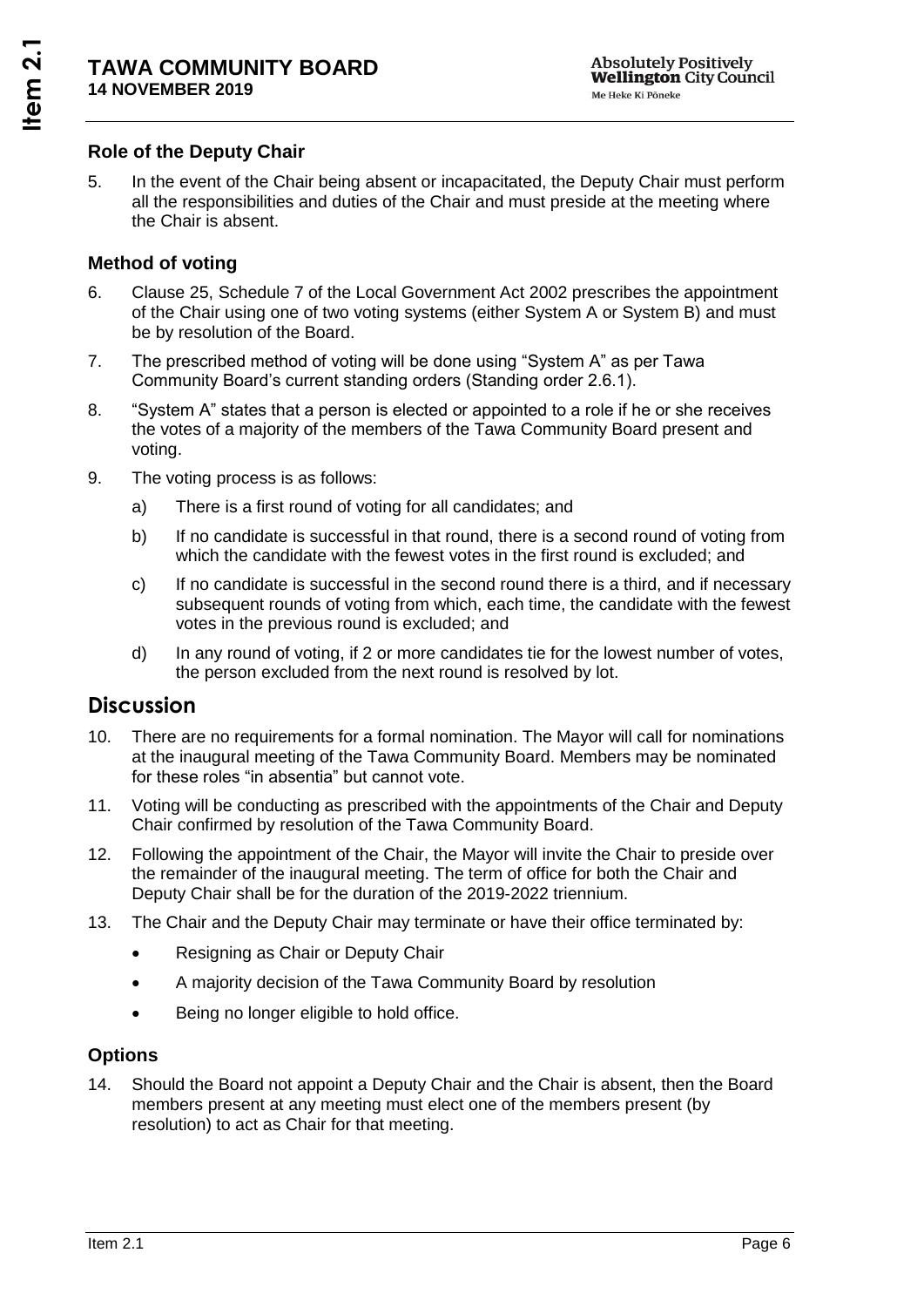### **Next Actions**

15. N/A.

# **Attachments**

Nil

| Author     | Helena Patuwai, Elected Member Support Advisor              |
|------------|-------------------------------------------------------------|
| Authoriser | Crispian Franklin, Manager, Elected Member Support Advisors |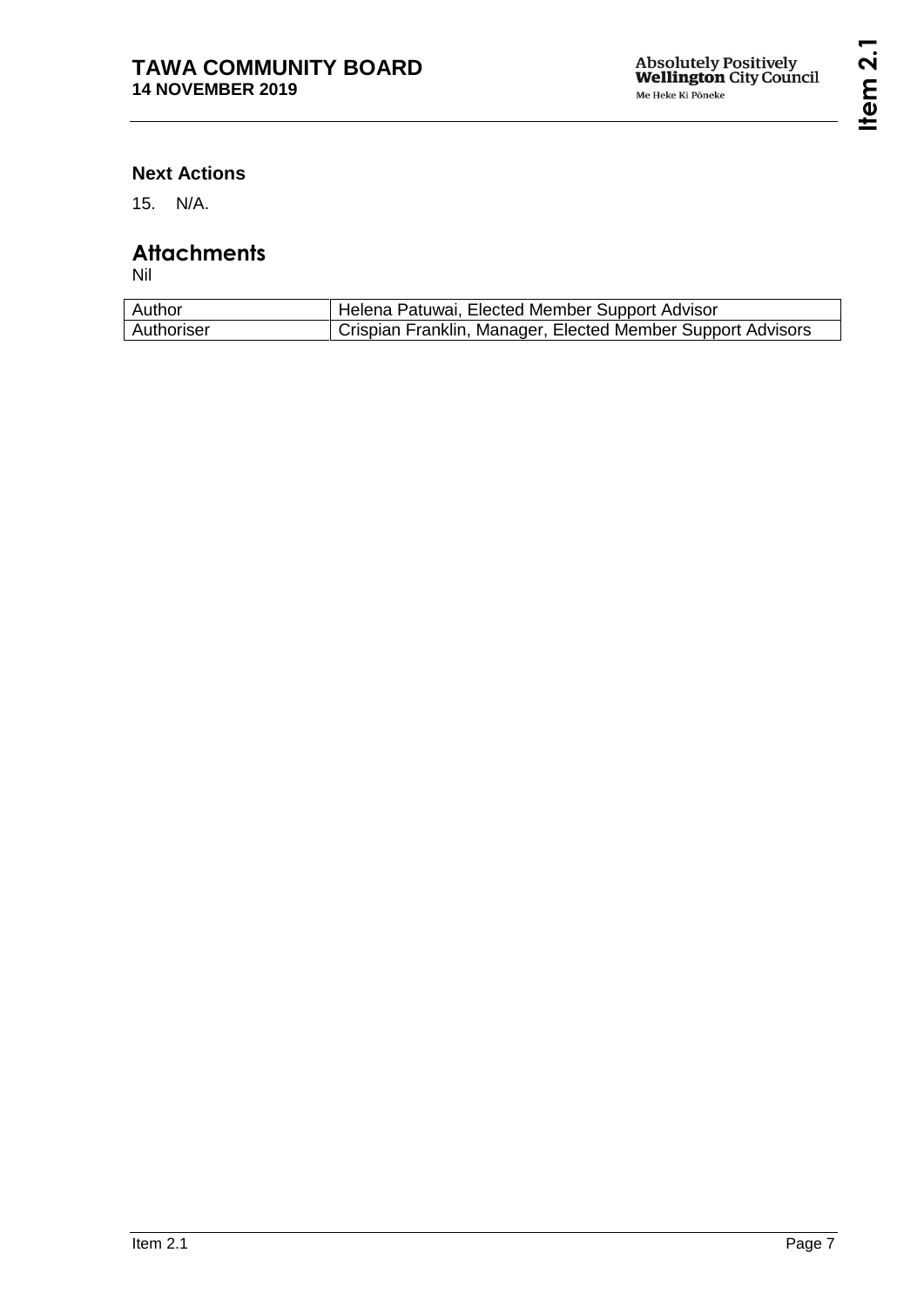# **SUPPORTING INFORMATION**

**Engagement and Consultation** None required.

#### **Treaty of Waitangi considerations**

There are no Treaty of Waitangi considerations.

### **Financial implications**

Not applicable.

### **Policy and legislative implications**

This report meets the requirements of the Local Government Act 2002.

#### **Risks / legal**  This report meets the requirements of the Local Government Act 2002.

#### **Climate Change impact and considerations** Not applicable.

**Communications Plan** Not applicable.

**Health and Safety Impact considered** Not applicable.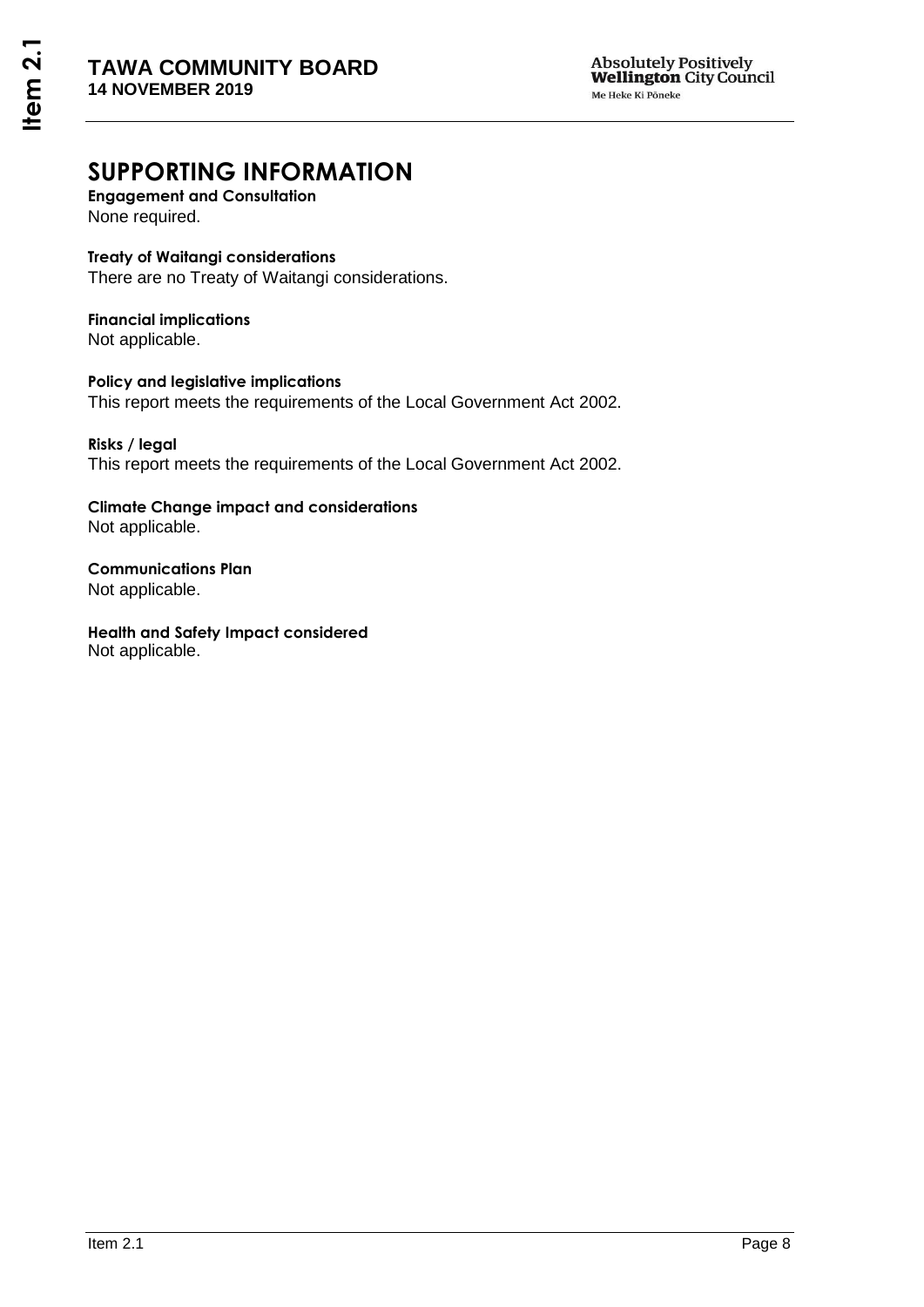# **SETTING OF THE FIRST ORDINARY MEETING**

### **Purpose**

1. To provide for the setting of the date and time of the first ordinary meeting of the Tawa Community Board for the 2019-2022 triennium.

## **Recommendations**

That the Tawa Community Board:

- 1. Receive the information.
- 2. Agree to set the first ordinary meeting of the 2019-2022 triennium for 7pm on Thursday, 12 December 2019 at the Tawa Community Centre.

# **Background**

2. As required under clause 21, Schedule 7 of the Local Government Act 2002, the Tawa Community Board is required to set the date and time of its first ordinary meeting and this must be agreed by the Board at its inaugural meeting.

### **Discussion**

- 3. It is proposed that the first ordinary meeting will take place at 7pm on Thursday, 12 December 2019 at the Tawa Community Centre.
- 4. At this meeting, the Board will consider a meeting schedule for 2022 and other ordinary business of the Board.

# **Attachments**

Nil

| Author     | <b>Helena Patuwai, Elected Member Support Advisor</b>       |
|------------|-------------------------------------------------------------|
| Authoriser | Crispian Franklin, Manager, Elected Member Support Advisors |